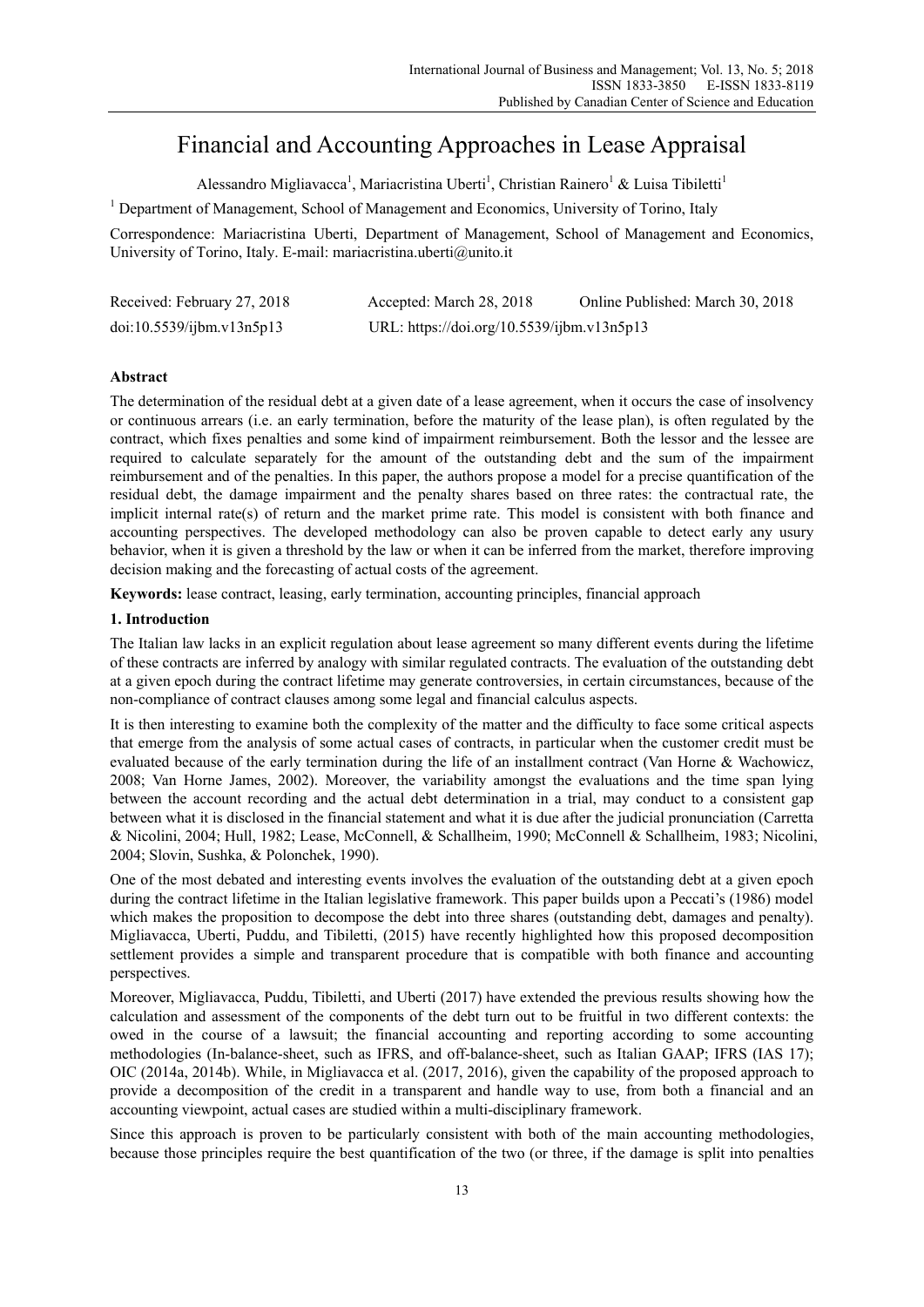and impairment) components, in this paper the deepening of this study will be a matter of singular interest by the analysis of several actual cases.

We examined both the complexity of the matter and the difficulty to face some critical aspects that emerge from the analysis of some contracts, in particular when the customer credit must be evaluated because of the early termination during the life of an installment contract.

The remainder of the paper is organized as follows. In the second paragraph, we introduce the basic notation and the financial model, in the third paragraph the main results are illustrated and the last concludes.

#### **2. Financial Approach and Accounting Implications**

#### *2.1 A Financial Approach for the Outstanding Debt Calculation*

Following Migliavacca et al. (2016, 2017), let *A* be the price of the asset referring to a lease agreement and let  $R_s$  be the installments due to the lessor by the lessee at maturities  $t_s$ , where  $t_0 \le t_s \le t_n = T$ ,  $0 \le s \le n$  with  $t_0$  and T denote the contract date and the final maturity date, respectively<sup>i</sup>.

If *i* is the *contractual rate* (i.e. the Internal Rate of Return, IRR) implicit in the lease and chosen by the lessor, then the price *A* is typically determined as the total present value of installments  $R_s$ ,  $t_0 \le t_s \le t_n = T$ , at contract date  $t_0$ :

$$
A = \sum_{s=0}^{n} R_s \cdot (1+i)^{-(t_s - t_k)}
$$

In the presence of an early termination of a lease agreement at maturity  $t_k$  of the first not paid installment  $R_k$  by the lessee, before the final maturity date T, at a given epoch  $t_k$  during the contract lifetime the evaluation of the payments  $R_s$  still due to the lessor at maturities  $t_s$  is given by the present value  $V(k)$ 

$$
V(k) = \sum_{s=k}^{n} R_s \cdot (1+k)^{-(t_s-t_k)} \tag{1}
$$

at the evaluation rate k, where  $t_k \le t_s \le t_n = T$ ,  $k \le s \le n$ .

Therefore, the evaluation of the outstanding debt at a given epoch  $t_k$  is the present value  $V(i)$  *at the IRR i* in equation (1).

As well known, the contractual clauses of a lease agreement provide the calculation of the present value  $V(j)$  at a *rate of resolution*  $j$  in equation (1), since  $V(j)$  should include the components of credit relating to:

- (i) capital outstanding: equal to the actual value of the debt for the remaining installments;
- (ii) impairment reimbursement: a debt (or a provision) *L*;
- (iii) damage: penalties *P*.

Referring to Peccati's (1986) model, the lump-sum credit  $V(i)$  can be split into three components (debt, damages and penalty) by using the contractual IIR *i* as well as the most common discount rates involved in the financial markets.

Since the contractual rate i is usually bigger than the rate of resolution j, then the outstanding debt  $V(i)$  is less than the lump-sum credit  $V(j)$  requested by the lessor for the early termination of the contract.

Therefore the difference  $V(i) - V(i)$  can be interpreted as the sum of the amounts of *compensation for loss L* for the early termination of the contract and *penalty P*. Then the lump-sum credit  $V(j)$  turns out to be:

$$
V(j) = V(i) + L + P \tag{2}
$$

i.e., the sum of the three components: outstanding debt  $V(i)$ , the impairment compensation *L* and the penalty *P*.

Indeed, the compensation for loss L can be quantified as the amount to be paid at maturity  $t_k$  and it may consider as the difference between the expected profit and the realized profit by the lessor. Moreover, the expected profit can be evaluated as the present value of the not paid installments at the passive reference rate, i.e. the *prime rate p* (about the importance of the choice of the rate see, *e.g.,* Van Horne 2002 and Van Horne and Wachowicz 2008).

If, as it is customary, we assume that the relations among financial rates are  $j < p < i$ , it follows  $V(i) <$  $V(p) < V(j)$  and then that:

• the *impairment compensation* is

$$
L = V(p) - V(i) \tag{3}
$$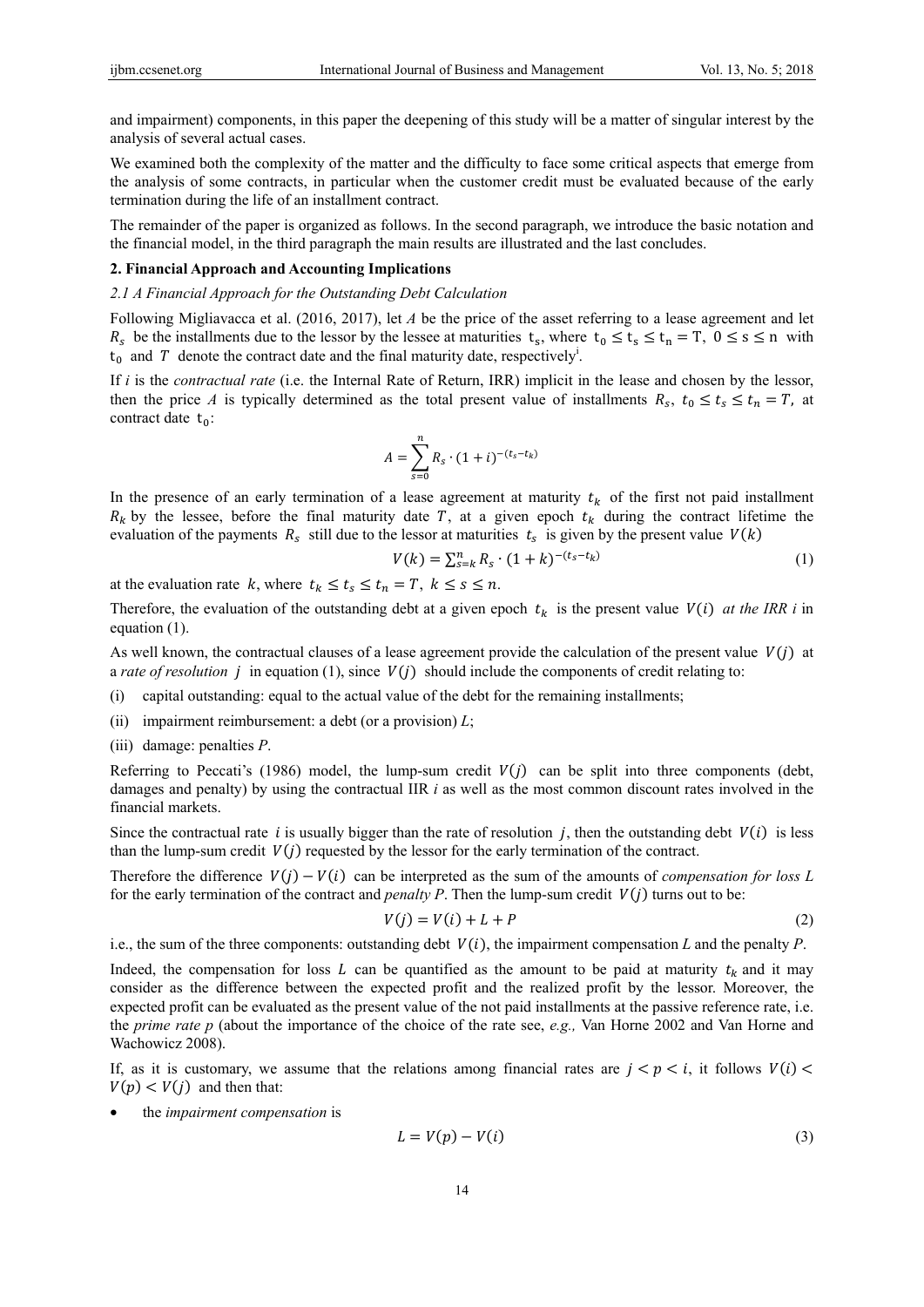#### and the penalty is

$$
P = V(j) - V(p) \tag{4}
$$

In this way, substituting equations (3) and (4) into the equation (2), the lump-sum credit can be re-written:

$$
V(j) = V(i) + [V(p) - V(i)] + [V(j) - V(p)] \tag{5}
$$

## *2.2 Accounting approaches for credit decomposition*

The model discussed above also meets accounting purposes. At first, some discrepancies between different accounting methods/theories are to be discussed.

As aforementioned, if the contract ends before the maturity  $T$ , with not paid or not expired installments, the debt  $V(j)$  of the equation (2) can be broken down into two components:

a debt -  $V(i)$  of the equation (2) - for the not paid and not expired installments (capital share);

• a debt (or a provision) for impairment -  $L$  of the equation (3) - and penalties (damage) -  $P$  of the equation  $(4).$ 

The evaluation method shown above is suitable for this intent.

According to the literature (Beattie, Goodacre, & Thomson, 2006; Goodacre, 2003; Imhoff & Thomas, 1988; McGregor, 1996; Wilkins & Zimmer, 1983) (Wilkins and Zimmer, 1983, Beattie et al., 2006, Goodacre, 2003, Imhoff & Thomas, 1988, McGregor, 1996), financial lease accounting can be pursued through two main methodologies: the former requires only a disclosure of the lease in the balance sheet footnotes (i.e. Italian Generally Accepted Accounting Principles – OIC 12) the latter demands the capitalization of the asset by the lessee (i.e. International Financial Reporting Standard – IAS 17). Both methodologies reflect symmetrical accounts in the lessor balance sheet.

In the following we discuss the impact of each methodology of the model.

# *2.3 "Footnotes only" Accounting Approach*

According to this approach, both the asset and the debt are recorded in the footnotes and depreciated/amortized according to the debt amortization schedule, and the installments are recorded as operating costs. Whatever the termination date, no asset or debt are recorded in the financial statement, except from those referring to not pay installments.

Then, in case of termination before the maturity date, from the lessee point of view, the capital share debt is offset by a supervention that is reported in the profit and loss statement (OIC 12, §105. d) for the V(I) amount (plus VAT, where applicable).

If we consider the terminal value in the calculation of the  $V(i)$ , so that we actually acquire the property of the asset, the amount will be recorded as the cost of the asset, which will be depreciated according to the rules for the specific asset. If the terminal value is not considered, no asset will be recorded in the financial statement, because of the return to the lessor.

On an accrual basis, this comprehensive installment for termination is recorded in the profit and loss statement of the same year.

Moreover, in the absence of any judicial question, also the penalties and the damage are recorded as a debt.

Anyways, a question could be raised over the contractual clauses regulating the penalties. In this case, the judge can reduce the penalty, if its amount is greater than the fair profit that the lessor could expect from the normal execution of the contract. The penalty and the major impairment compensation are recorded as operating costs for the amounts L and P, which are calculated by the equations (4) and (5), respectively. Again, on an accrual basis, it must be recorded in the same year of the termination.

If there is the above-mentioned question on the penalties, the amount P must be recorded as a provision for legal risks, together with the judicial cost estimate (OIC 31, §60). This recording is to adhere to the prudence principle of financial reporting and compliance to an accrual basis of accounting – it maintains the cost/provision in the balance sheet of the termination year, even if the related cash flow will be in the next or several years later.

The records for the lessor are symmetrical in the first two cases. If there is a lawsuit for the (re)determination of the penalties, the record will be the same as if there is not; if the penalty will be reduced, an extraordinary item will be recorded in the payment (OIC 12, §51.d). If there are any chances of losing the lawsuit, the lessor must record a provision for the legal costs (OIC 31, §60).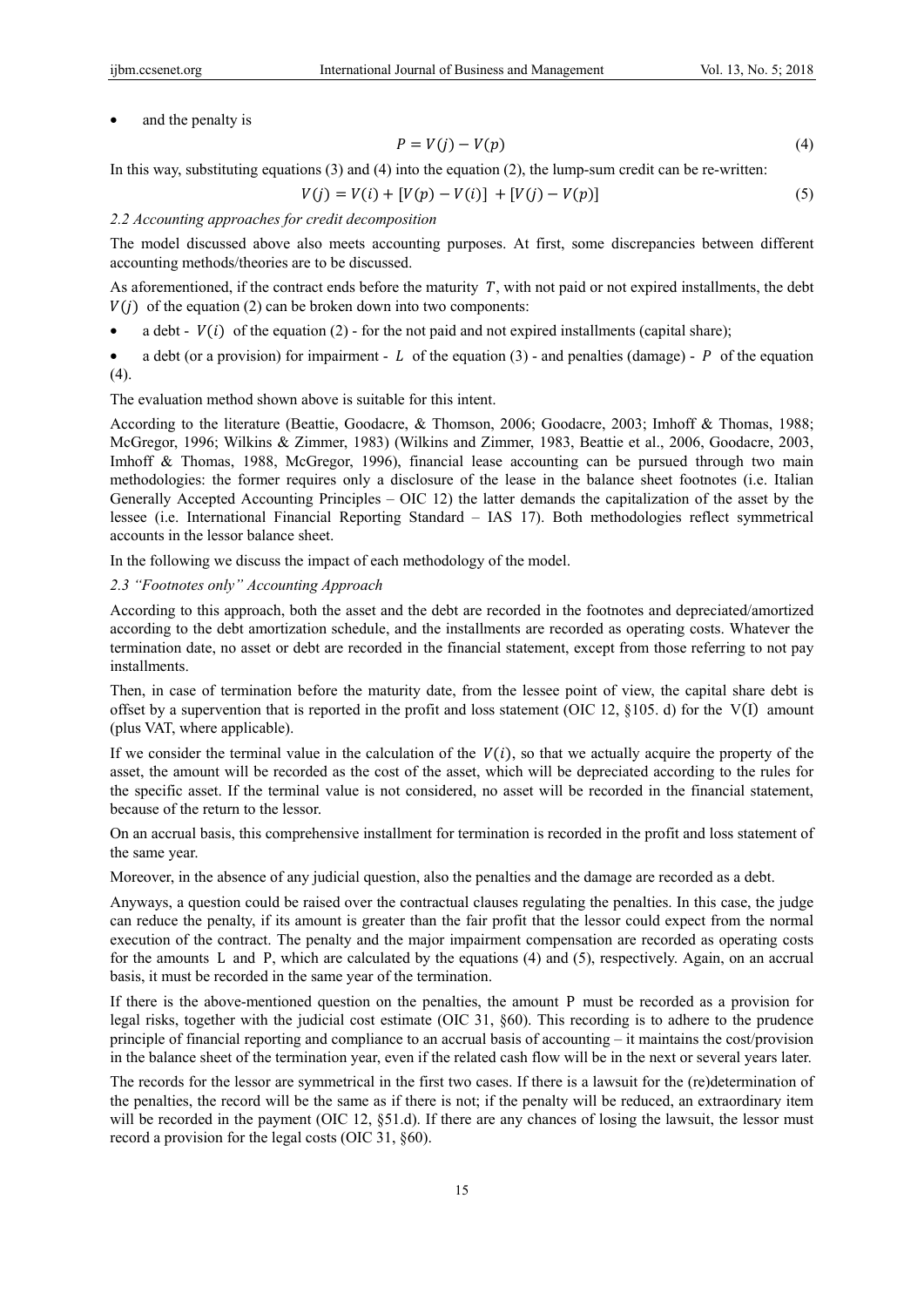This method, stated and regulated by the current OIC, will be modified (whilst some quibbles are still leading to some behavior uncertainty) starting from the financial statement 2016, because of a recent reform of Italian law, compliance to the Directive 2013/34/UE. This reform introduced a stronger substance-over-form principle that could bring leases accounting criteria to even out with the internationally accepted (and applied) methodology.

## *2.4 "Capitalization of the asset" Approach*

The capitalization accounting approach for finance leases creates a little more concern in the case of contract termination before maturity. This is mainly due to the natural difference between the contract (financial) amortization schedule and the asset (operative) depreciation and its (potential) impairments.

Indeed, whilst "at commencement of the lease term, finance leases should be recorded as an asset and a liability at the lower of the fair value of the asset and the present value of the minimum lease payments (discounted at the interest rate implicit in the lease, if practicable, or else at the entity's incremental borrowing rate)", during the execution of the contract the value of the debt (and, in particular, its actualized value) and the value of the asset are unlikely to correspond for the lessor:

1. The asset is systematically depreciated through a predefined schedule, according to the specific accounting rules for the typology of the asset;

2. The debt is amortized according to the contract schedule (which is normally shorter compared to the economic life of the asset and includes a terminal value payment that actually transfers the property).

In contrast with the other methodology, at every termination date before the maturity we will have the following values: (i) the asset depreciated value, recorded in the balance sheet, and the depreciation charges, recorded on accrual basis on the financial statements of the previous years; (ii) the residual debt value, recorded in the balance sheet; (iii) several records for the interests paid on the installments, in the financial statements of each year of contract.

At the termination of the contract the lessee should pay a debt composed by the  $V(i)$ , L and P values as aforementioned. So, unless the terminal value is taken into consideration and the property consequently transferred, the asset must be returned to the lessor.

This value has to compensate with the asset fair value (at the termination date) for the entire  $V(i)$  amount. The potential difference between the amounts is extinguished by cash payment if the asset value is minor compared with the debt amount or, on the contrary, recorded as a loss in the income statement. The amounts L and P amounts should be extinguished through a standard payment.

Also in this case, the P amount could be questioned before the competent court (depending on the State legislation and the contract clauses) and consequently recorded as a provision (Note 2).

The model expresses in a clear and transparent way which amounts are imputable to the debt, the damages and penalties and to the consequent recording values, e.g. losses.

## **3. Discussion**

### *3.1 A numeric Example*

Hereunder we make use of the following explanatory case. A financial leasing contract is composed of these clauses:

- Duration of the contract: 10 years. Date of the contract Jan. 1st, 2016
- First installment Dec. 31st, 2016. Postponed installments.
- Contractual interest rate: 5%.
- First installment charge: 20,000
- Further installment charges: 9,000 (9 years)
- Terminal value: 15,000

It is clear that the minimum payments are equal to 116,000 and the Net Present Value of the installments is equal to 89,180.50. Assuming a fair value of the asset of 85,000, the Internal Rate of Return is equal to 6%. The asset useful life is 15 years.

We assume also that the market prime rate is equal to 4,71% and the lump-sum termination rate is equal to 4%. We can re-write the rates as follows:

 $i = 6\%$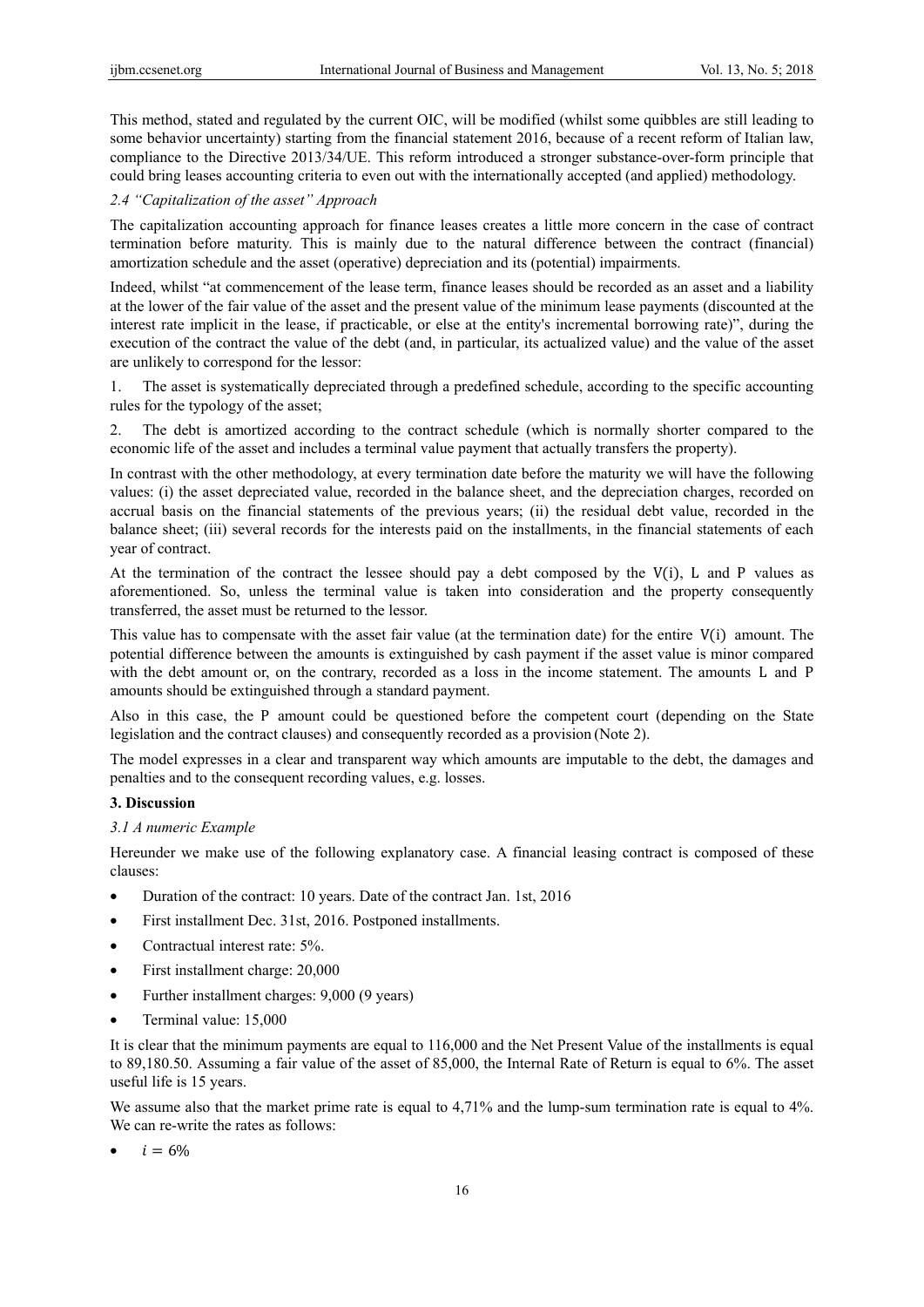- $p = 4,71\%$
- $j = 4\%$

The financial plan of the contract is the following.

| Date     | Asset  | <b>Depreciation</b> | Debt                     | <b>Installment</b> | Capital      | <b>Interests</b> |
|----------|--------|---------------------|--------------------------|--------------------|--------------|------------------|
| 31/12/15 | 85,000 | $\mathbf{0}$        | 85,000                   |                    | $\mathbf{0}$ | $\mathbf{0}$     |
| 31/12/16 | 79,333 | 5,667               | 70,099                   | 20,000             | 14,901       | 5,099            |
| 31/12/17 | 73,667 | 5,667               | 65,304                   | 9,000              | 4,795        | 4,205            |
| 31/12/18 | 68,000 | 5,667               | 60,221                   | 9,000              | 5,083        | 3,917            |
| 31/12/19 | 62,333 | 5,667               | 54,833                   | 9,000              | 5,388        | 3,612            |
| 31/12/20 | 56,667 | 5,667               | 49,122                   | 9,000              | 5,711        | 3,289            |
| 31/12/21 | 51,000 | 5,667               | 43,069                   | 9,000              | 6,053        | 2,947            |
| 31/12/22 | 45,333 | 5,667               | 36,653                   | 9,000              | 6,416        | 2,584            |
| 31/12/23 | 39,667 | 5,667               | 29,851                   | 9,000              | 6,801        | 2,199            |
| 31/12/24 | 34,000 | 5,667               | 22,642                   | 9,000              | 7,209        | 1,791            |
| 31/12/25 | 28,333 | 5,667               | $\overline{\phantom{a}}$ | 24,000             | 22,642       | 1,358            |
| 31/12/26 | 22,667 | 5,667               |                          |                    |              |                  |
| 31/12/27 | 17,000 | 5,667               |                          |                    |              |                  |
| 31/12/28 | 11,333 | 5,667               |                          |                    |              |                  |
| 31/12/29 | 5,667  | 5,667               |                          |                    |              |                  |
| 31/12/30 | 0      | 5,667               |                          |                    |              |                  |

Table 1. Example financial plan – our adaptation from (Migliavacca et al. 2015)

If we suppose that the early termination date on Dec. 31st, 2020, computing the previous model we obtain the following amounts.

| Table 2. Decomposed outstanding debt – our adaptation from (Migliavacca, 2015) |  |  |
|--------------------------------------------------------------------------------|--|--|
|                                                                                |  |  |

|                               | Amount                    | <b>Net of Terminal Value</b> |
|-------------------------------|---------------------------|------------------------------|
| Net value of the Asset        | 56,667                    |                              |
| Outstanding debt $V(i)$       | $54,833 + 3,289 = 58,122$ | 46.912.79                    |
| Market prime rate debt $V(p)$ | 60,196,19                 | 48,279.65                    |
| Termination rate debt $V(i)$  | 61,395,31                 | 49,066.40                    |
| Damage compensation L         | 2,073,75                  | 1,366.85                     |
| Penalty P                     | 1.199.11                  | 786.76                       |

Considering the case of asset return to the lessor, under both the accounting methodologies, we record a passive supervention  $(1,366.85 + 786.76)$  offset by a debt  $(2,153.61)$ . If the Penalty is questioned, a provision for the risk will be recorded instead of the debt for the *P* amount (786.76), while the *L* amount remains fixed, because calculated with a market rate.

Under the capitalization methodology, we have also to close both the outstanding debt (54,833) and the asset (56,667) accounts, which difference generates a loss that has to be recorded as a supervention. Moreover, the interests for the year (3,289) have to be liquidated and recorded consequently.

Considering the case of asset retaining from the lessee, the outstanding debt will not be compensated by the asset value. Thus, under the "footnotes only" accounting methodology, the asset will be recorded at the value of the remaining capital shares (58,122) which will be depreciated considering a remaining useful life of ten years, and we will record slightly higher damage compensation (2,073.75) and penalty (1,199.11).

Under the capitalization methodology, the asset value will not change and the debt will be increased by the damage compensation and penalties.

Under both methodologies, the penalties can be questioned and it will be recorded in offset to a provision for the risk in the trial.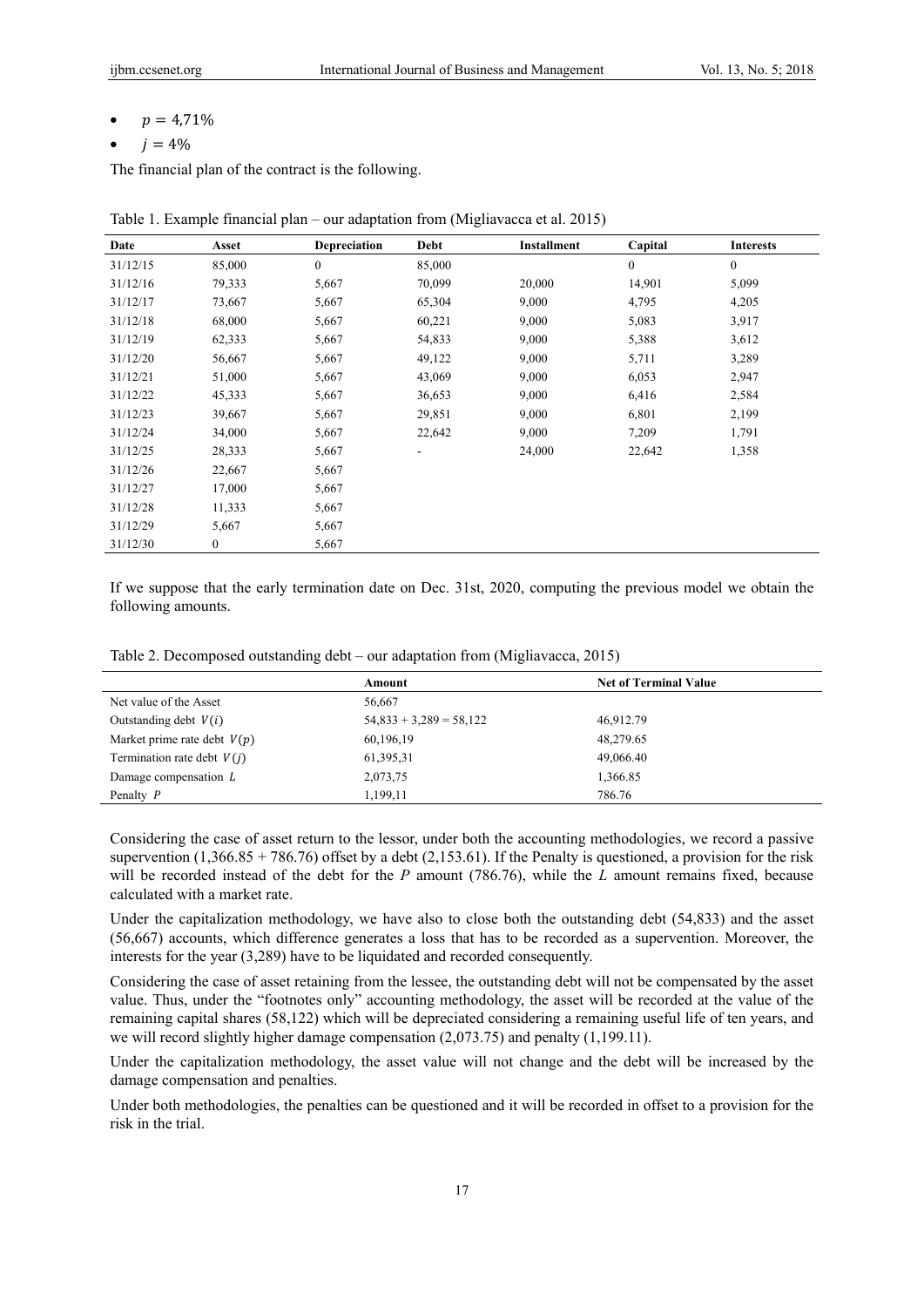#### *3.2 Implications of the Components of the Lease on Rate Fluctuation*

By using the discussed methodology, it is possible to examine how the different rates vary in relation to the different components of the equation.

In fact, by calculating all the different rates  $(i, k, p, with *i*=IRR)$ , it is possible to argue that all of the rates, all of the contract clauses are related with the effective/actual interest rate in several ways

1. If the good is returned to the lessor, the effective rate tends to be reduced; if the good is not returned, so that the terminal value is considered to be into the calculation, the rate tends to increase;

- 2. The presence of pre-amortisement leads to greater actual rates of the financial reimbursement
- 3. The presence of expenses, or arrears rates, or other costs, increase the actual rate;
- 4. The sooner the lessee stops to pay, the higher the actual rate will be,

5. The larger the difference between the rates of the calculation, the greater will be the amplification of the previous effects

These features could lead also to contingent usury situations, depending on the rules in force for the determination of the usury rates.

An expansion of the model can generalize those effects in order to achieve the comprehension of the relation between the elements and identifying other elements that can make the lessee raise questions on the fairness of the reimbursement and of the financial plan altogether.

### **4. Conclusion**

The determination of the residual debt at a given date of a lease agreement, when it occurs the case of insolvency or continuous arrears (i.e. an early termination, before the maturity of the lease plan), is often regulated by the contract, which fixes penalties and some kind of impairment reimbursement. In those agreements, most of the issues arising from non-compliance to contract clauses imply to focus both legal and financial calculus aspects. This may generate controversies that, in certain circumstances, need for the evaluation of the outstanding debt at a given time before the maturity date.

It is then interesting to examine both the complexity of the matter and the difficulty to face some critical aspects that emerge from the analysis of some actual cases of contracts, in particular when the customer credit must be evaluated because of the early termination during the life of an installment contract (Van Horne 2002; Van Horne & Wachowicz, 2009).

Building upon a Peccati's (1986) model, which separates three components of this debt at a given date, (outstanding debt, or capital share, and impairment reimbursement and penalty, or damage share), Migliavacca et al., (2017, 2015, 2016) expand the discussion by extending the previous results. In particular, it is possible to demonstrate that the calculation and appraisal of those components turns out to be fruitful in two different contexts, namely both from the legal (lawsuit) and the financial accounting (and reporting) perspectives, in particular under some accounting methodologies (in-balance-sheet leases, such as by IFRS, and off-balance-sheet leases, such as by Italian GAAP).

In this paper, the authors propose a model for a precise quantification of the residual debt, the damage impairment and the penalty shares based on the contractual and implicit IRRs and on the market prime rate that is compatible with both finance and accounting perspective and, therefore, actual cases are studied within a multi-disciplinary framework.

Moreover, the model could be generalized taking into account also default interest rate and with the early termination of the contract closer or further to the maturity date of the lease agreement.

#### **Acknowledgments**

The authors are grateful to anonymous referees and to the participants of the  $17<sup>th</sup>$  Eurasian Businsess and Economic Society Conference, EBES 2015 in Venice (Italy) for comments which have improved the paper and led to this final version. This paper circulated as earlier drafts under the titles "A multi-disciplinary financial and accounting framework to outstanding debt assessment and default for lease agreement". This research was partially supported by MIUR (Ministero dell'Istruzione, dell'Università e della Ricerca scientifica), Italy.

#### **References**

Beattie, V., Goodacre, A., & Thomson, S. J. (2006). International lease-accounting reform and economic consequences: The views of UK users and preparers. *The International Journal of Accounting*, *41*(1),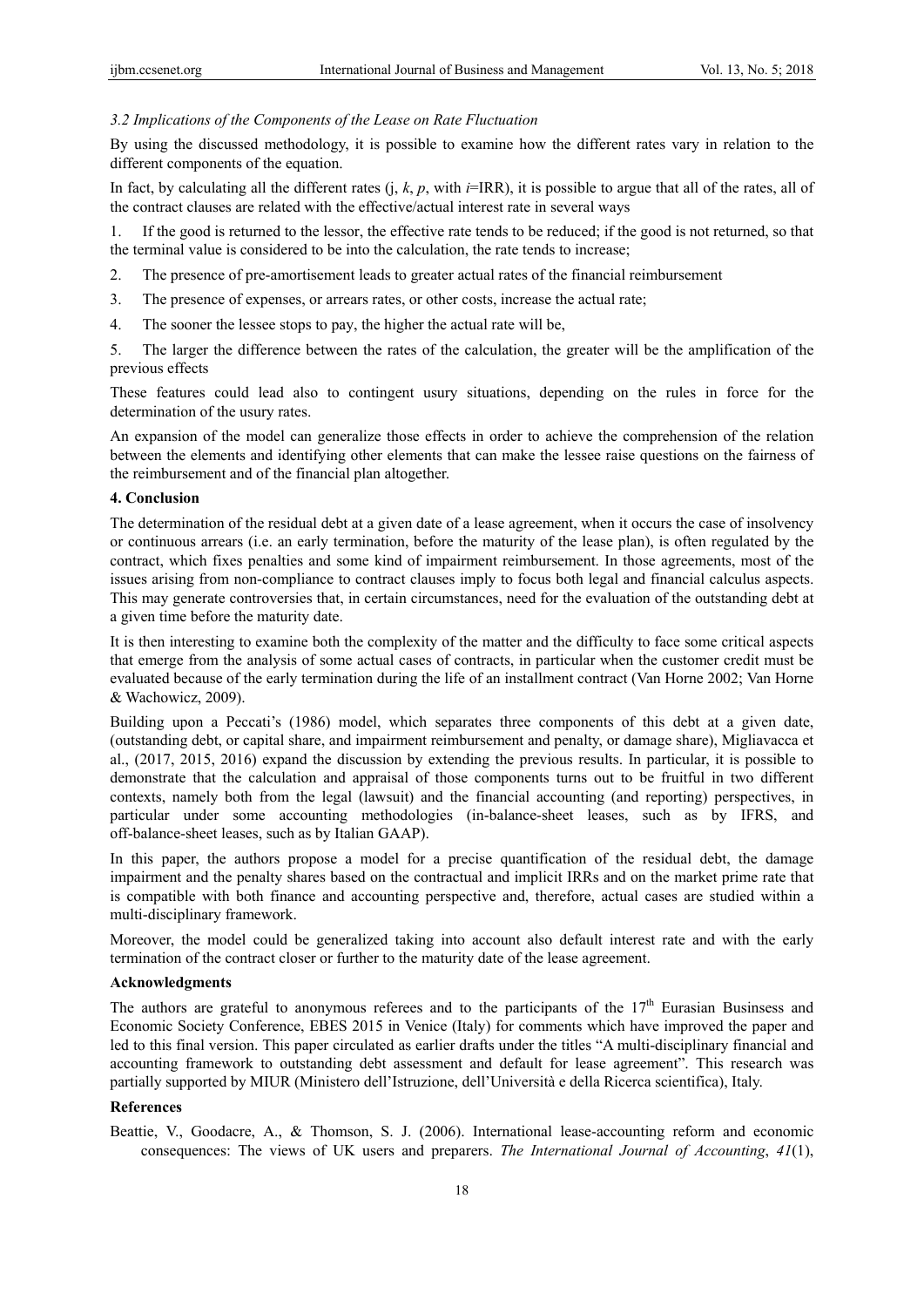75-103. https://doi.org/10.1016/j.intacc.2005.12.003

- Carretta, A., & Nicolini, G. (2004). La valutazione del leasing nella fase di esecuzione del contratto: il calcolo dell'equo compenso e del risarcimento del danno [Leasing Evaluation in the execution of the contract: fair reimbursement and damage compensation]. *Rivista dei Dottori Commercialisti*, *LV*(3), 515-531.
- Goodacre, A. (2003). Assessing the potential impact of lease accounting reform: A review of the empirical evidence. *Journal of Property Research*, 20(1), 49-66. https://doi.org/10.1080/0959991032000051962
- Hull, J. C. (1982). The bargaining positions of the parties to a lease agreement. *Financial Management*, 11 (Autumn), 71-79. https://doi.org/10.2307/3665000
- IFRS. (nd.). *Accounting Principle IAS17*, Pub. L. No. 17, International Financial Reporting Standards.
- Imhoff, E. A., & Thomas, J. K. (1988). Economic consequences of accounting standards: The lease disclosure rule https://doi.org/10.1016/0165-4101(88)90006-7 change. *Journal*   $of$ *Accounting*  and *Economics*, *10*(4), 277-310.
- Lease, R. C., McConnell, J. J., & Schallheim, J. S. (1990). Realized returns and the default and prepayment experience of financial leasing contracts. *Financial Management*, 19, 11-20.
- McConnell, J. J., & Schallheim, J. S. (1983). Valuation of asset leasing contracts. *Journal of Financial Econ nomics*, *12*(2) , 237-261.
- McGregor, W. J. (1996). Accounting for leases: a new approach: recognition by lessees of assets and liabilities arising under lease contracts. Norwalk, CT: Financial Accounting Standards Board.
- Migliavacca, A., Puddu, L., Tibiletti, L., & Uberti, M. (2017). An Integrated Financial and Accounting Approach to Outstanding Debt Assessment for Lease Agreement. In Bilgin M., Danis H., Demir E., Can U. (Eds.), Country Experiences in Economic Development, Management and Entrepreneurship. Eurasian Studies in Business and Economics. https://link.springer.com/chapter/10.1007/978-3-319-46319-3\_37
- Migliavacca, A., Uberti, M., Puddu, L., & Tibiletti, L. (2015). Controversy in contracts with installment plans: financial and accounting approaches to early termination assessments. In *SGEM 2015 Conference Proc ceedings of 2 2nd Internatio onal Multidisc ciplinary Scie entific Confer rences on Soc cial Sciences and Arts*. https://doi.org/10.5593/SGEMSOCIAL2015/B22/S6.012
- Migliavacca, A., Uberti, M., Puddu, L., & Tibiletti, L. (2016). A multi-disciplinary financial and accounting framework to outstanding debt assessment and default for lease agreement. In V. Cantino, P. De Vincentiis, G. Racca (Eds.), Risk management: perspectives and open issues. A multi-disciplinary approach (pp. 407-417). London: Mac Graw Hill Education.
- Nicolini, G. (2004). La valutazione del leasing nella fase di esecuzione del contratto: principi, metodologie e casi concreti. [Leasing evaluation in the execution of the contract: principles, methodologies and case studies]. *Banc caria*, 60(4).
- OIC. Accounting Principle OIC12, Pub. L. No. 12 (2014).
- OIC. Accounting Principle OIC31, Pub. L. No. 31 (2014).
- Peccati, L. (1986). Danno e penale in una clausola di risoluzione d'un contratto di leasing. [Damage and penalties in leasing contract termination clauses]. *Rivista Italiana del Leasing*, 2(1), 41-50.
- Slovin, M. B., Sushka, M. E., & Polonchek, J. A. (1990). Corporate Sale-and-Leasebacks and Shareholder Wealth. *The journal of finance*, 45(1), 289-299. https://doi.org/10.1111/j.1540-6261.1990.tb05094.x
- Van Horne James, C. (2002). *Financial Management & Policy*, 12/E. Pearson Education India.

Van Horne, J. C., & Wachowicz, J. M. (2008). *Fundamentals of financial management*. Pearson Education.

Wilkins, T., & Zimmer, I. (1983). The effect of leasing and different methods of accounting for leases on credit eval uations. *The A Accounting Re eview*, *58*(4), 7 749-764.

#### **Notes**

Note 1. The last installment refers to the asset's purchase price agreed to the subscription of the financial lease contract to be paid at the expiration  $T$  for the exercise of this option.

Note 2. On a closer inspection, we can say that the  $P$  amount is the maximum potential value of the penalty, because the question normally is brought up for its reduction.